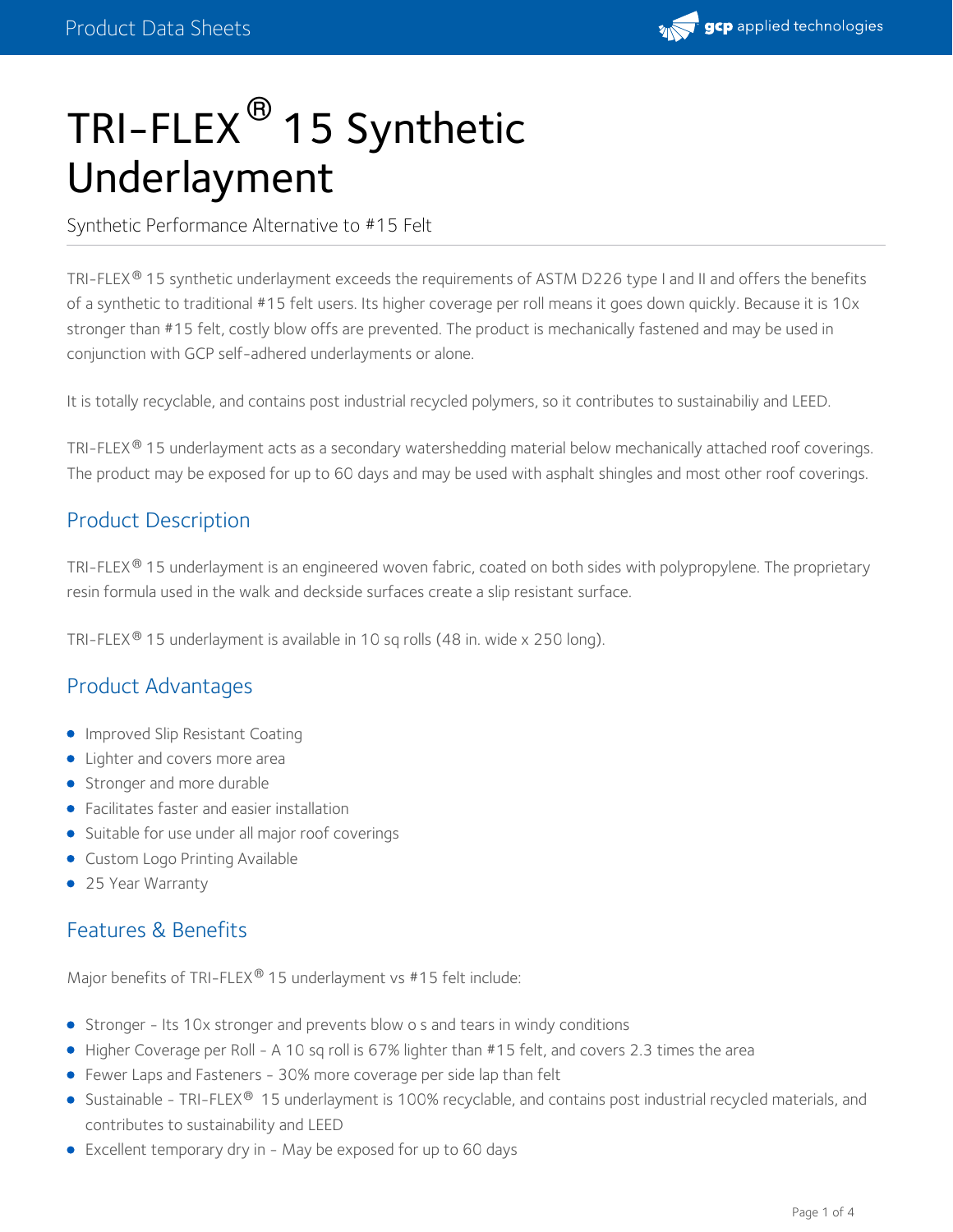

- Versatile Suitable for use under asphalt shingles and most other major roof coverings
- Custom Logo Available The product can printed with a customer logo. Minimum order amounts apply. Please contact the GCP sales representative for details.
- Local technical support TRI-FLEX® 15 underlayment is backed by a team of local technical support personnel that help ensure every application goes smoothly.

# Code Approvals

- Complies with AC-188 Acceptance Criteria for Roof Underlayments.
- Meets the requirements of Florida Building Code, Approval
- Complies with ASTM E108/UL 790 for use in the installation of Class A asphalt glass fiber mat shingles and Class C asphalt organic felt or metal shingles
- Meets ASTM D226 physical requirements of Type I and Type II

#### Precautions and Limitations

- Consistent with good roofing practice, always wear fall protection when working on a roof deck.
- **Slippery when wet or covered by frost, debris or dust.**
- Do not fold over the roof edge unless the edge is protected by a drip edge, gutter or other flashing material.
- Check with the manufacturer of the metal roofing system for any special requirements when used under metal roofing. Do not install directly under roof coverings especially sensitive to corrosion, such as zinc, without providing proper ventilation.
- Do not install under copper, Cor-Ten® , or zinc metal roofing in high altitudes or in the desert southwest. These roofs can reach extremely high temperatures due to the low reflectivity, high absorption, and high conductivity of the metals.
- Provide proper roof insulation and ventilation to help reduce ice dams and to minimize condensation.
- Repair holes, fishmouths, tears and damage to product. TRI-FLEX® 15 underlayment does not self-seal open fastener penetrations.
- Do not use uncapped staples!
- Do not install fasteners through the product over unsupported areas of the structural deck, such as over the joints between adjacent structural panels.
- Do not stretch Do not use uncapped staples! underlayment during installation. The product should be pulled taut, but should not be stretched.

#### Installation Guidelines

- **1.** The roof deck must be swept clean and be smooth and dry before installation begins.
- 2. TRI-FLEX<sup>®</sup> 15 underlayment is laid horizontally (parallel to eave), starting at the bottom of the roof, with printed side up and with 4-inch side laps and 6-inch end laps. Side laps run with the flow of water in a shingling manner.
- **3.** TRI-FLEX® 15 underlayment should not be used at slopes less than 2:12, provided the slope is also acceptable to the primary roof covering. On slopes of less than 4:12, TRI-FLEX® 15 underlayment should be half-lapped a full 24 inches over the underlying course, shingle style.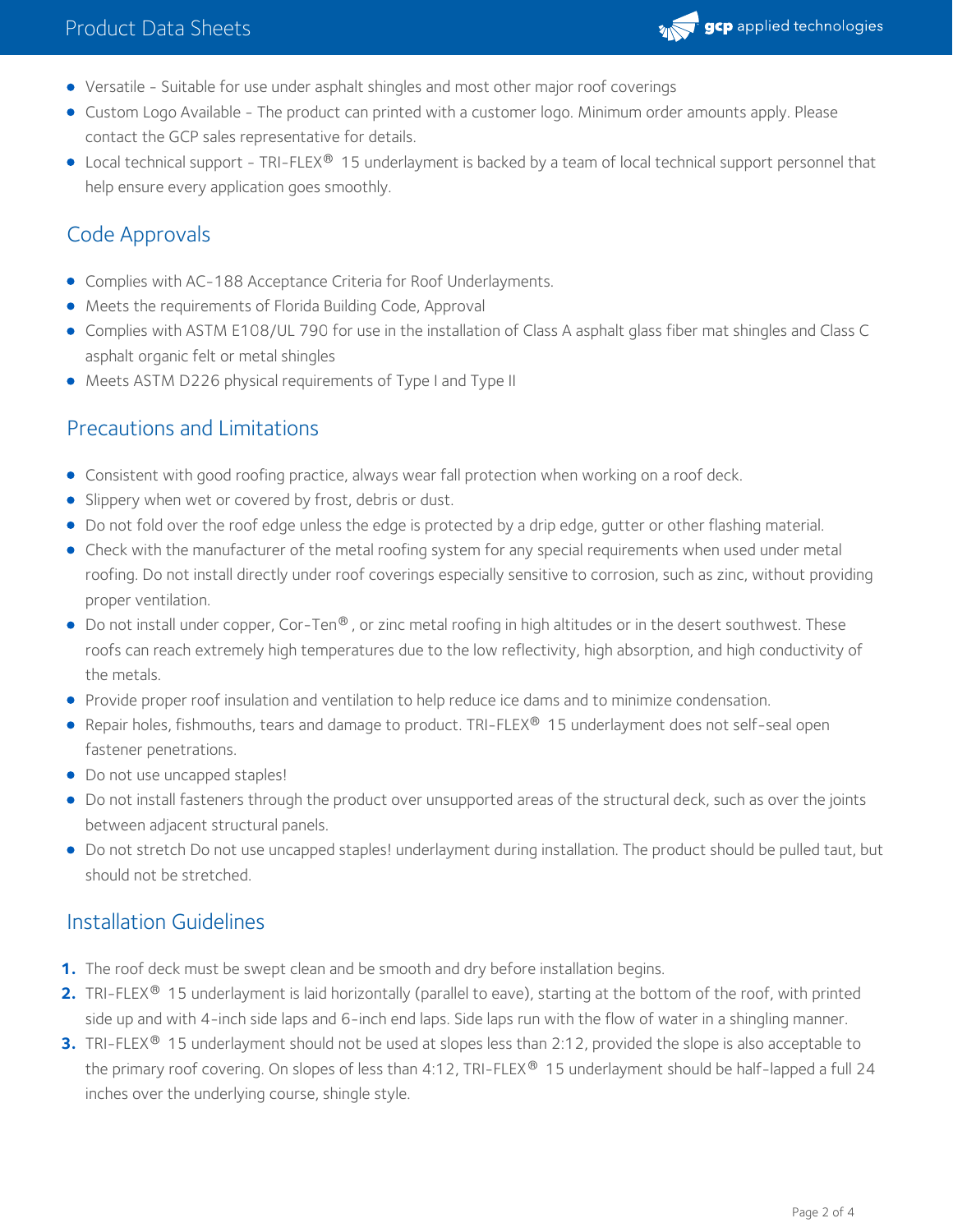

- **1.** TRI-FLEX® 15 underlayment is attached to the roof with roofing nails or staples both having 1-inch diameter plastic/metal caps, spaced at 8 inches on center (oc) on both side and end laps in normal wind zones. In high wind zones or coastal applications, double the fastening to 4 inches oc. In all cases fasten at 24 inches oc down the middle of the roll in the field of the roof. Fasteners may be hand or machine applied. Staples without caps cannot be used.
- Where seams or joints require sealant or adhesive, use a high quality, low solvent, asbestos free plastic roofing **2.** cement meeting ASTM D4586 Type 1, Federal Spec SS-153 Type 1 (Asbestos Free). Consult your local GCP representative for more details.
- **3.** Install drip edge at eaves under underlayment and at rake over underlayment.
- **4.** Installation of the roof covering can proceed immediately following underlayment application. TRI-FLEX® 15 underlayment cannot be used as a primary roof covering. The product is not designed for permanent outdoor exposure. The installation of the final roof covering should take place within 60 days.
- **5.** For additional protection lay a single length of TRI-FLEX® 15 underlayment vertically in valleys and on hips prior to installing metal flashings (if used) and before installing horizontal underlayment. Return TRI-FLEX® 15 underlayment up all abutments at least 12 inches (more in heavy snow areas). Secure and trim to suit.
- **6.** Prior to loading roofing materials on TRI-FLEX® 15 underlayment it is recommended that roof jacks, toe-boards or a storage platform be secured to the underlying roof deck to prevent slippage of stored materials on steep sloped roofs. See OSHA Regulations (Standards – 29 CFR), Fall Protection Systems Criteria and Practices – 1926.502.
- **7.** Check local building code to ensure compliance in your area, as local building codes may vary.

| <b>PROPERTY</b>        | TRI-FLEX <sup>®</sup> 15                       | <b>TEST METHOD</b> |
|------------------------|------------------------------------------------|--------------------|
| Color (front/back)     | Black/Black                                    |                    |
| Weight                 | 20 lbs (10 sq roll)                            |                    |
| Tear strength          | MD 36 lbs; CD 36 lbs                           | ASTM D4533         |
| Accelerated aging      | Pass (no damage, cracking, chipping)           | ICC-ES AC48        |
| Ultraviolet resistance | Pass (no peeling, chipping, cracking, flaking) | ICC-ES AC48        |
| Water ponding          | Pass (no percolation)                          | ASTM D779          |
| Pliability             | Pass (no cracks)                               | ASTM D226          |
| Water transmission     | Pass                                           | ASTM D4869         |
| Tensile strength       | MD 66 lbs; CD 49 lbs                           | ASTM D828          |
| Thickness              | 7 mils                                         | ASTM D3767         |

# Performance Properties

# Product Data

|             | 10 SQ ROLL                                   |
|-------------|----------------------------------------------|
| Roll length | 250 ft (76.2 m)                              |
| Roll width  | 48 in (1.05 m)                               |
| Roll size   | 1,000 ft <sup>2</sup> (92.9 m <sup>2</sup> ) |